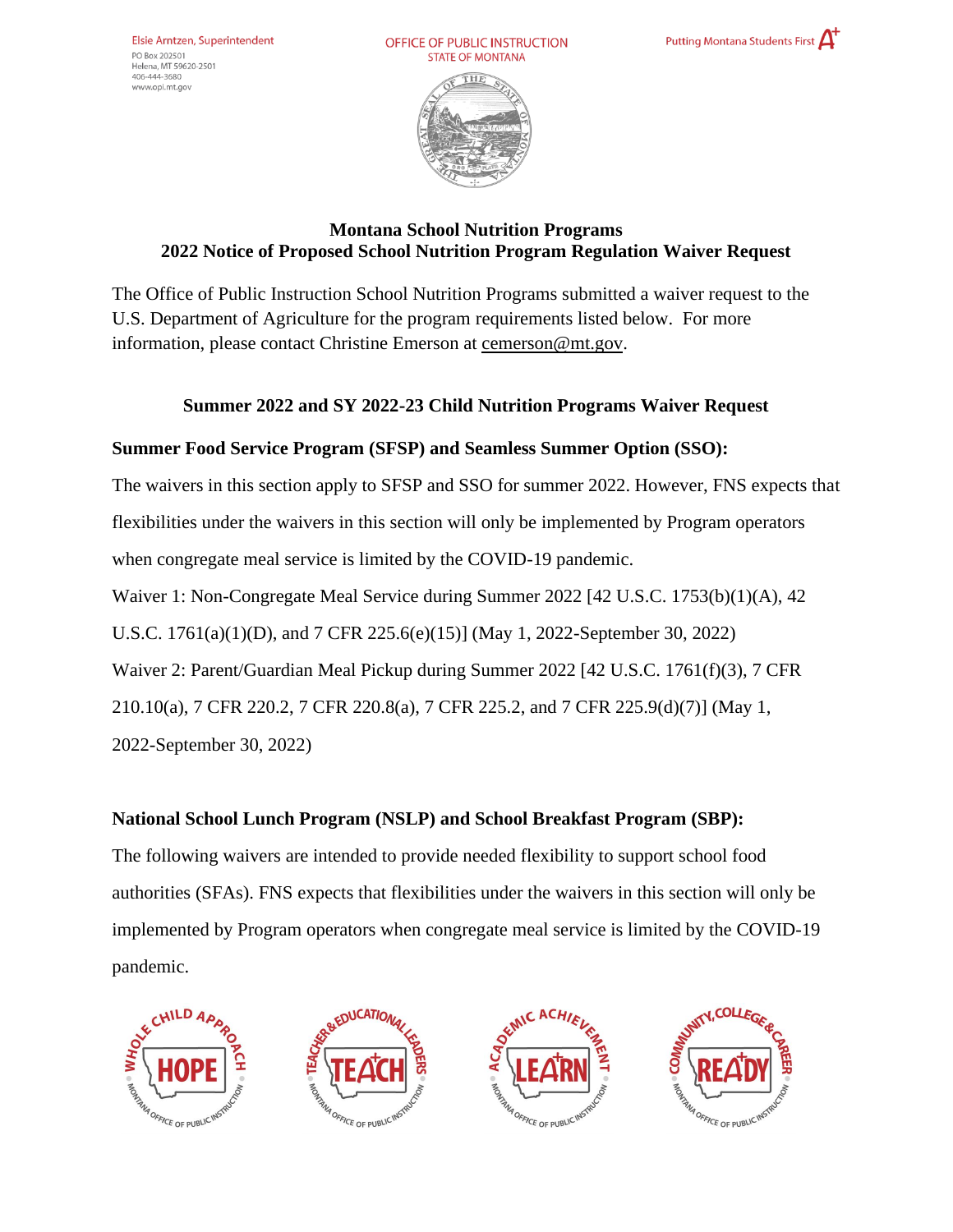Waiver 3: Non-Congregate Meal Service [42 U.S.C. 1753(b)(1)(A) and 42 U.S.C.  $1773(b)(1)(A)$ ] (July 1, 2022 – June 30, 2023) Waiver 4: Parent/Guardian Meal Pickup [7 CFR 210.10(a), 220.2 (Breakfast), and 220.8(a)] (July 1, 2022 – June 30, 2023) Waiver 5: Meal Service Times [7 CFR 210.10(l) and 220.8(l)] (July 1, 2022 – June 30, 2023) Waiver 6: Offer Versus Serve [42 U.S.C. 1758(a)(3) and 7 CFR 210.10(e)] (July 1, 2022 – June 30, 2023)

#### **School Year Administration (NSLP/SBP/SFSP):**

The following waivers allow State and local Program operators to overcome administrative challenges resulting from COVID-19 and to appropriately allocate their limited staffing resources to ensure safe service of meals to children as they respond to and recover from the COVID-19 pandemic. FNS expects Program operators will only use these flexibilities for the duration and extent that they are needed.

Waiver 7: Local School Wellness Policy Triennial Assessment [42 U.S.C. 1758b(b) and 7

CFR 210.31(e)(2)] (July 1, 2022 – June 30, 2023)

Waiver 8: Food Service Management Company (FSMC) contract duration [7 CFR 210.16(d), 7 CFR 225.6(h)(7)] (July 1, 2022 – June 30, 2023)

Waiver 9: Administrative Review Onsite Requirements [7 CFR 210.18] (End of PHE<sup>\*\*</sup> – June 30, 2023)

• Onsite Requirement for SFA Onsite Reviews by February 1 [7 CFR 210.8(a)(1) and  $220.11(d)(1)$ ] (End of PHE<sup>\*\*</sup> – June 30, 2023)

• Onsite Requirement for Afterschool Care Reviews [7 CFR 210.9(c)(7)] (End of PHE\*\* – June 30, 2023)

• Onsite Requirement for Periodic On-site Visits when Utilizing an FSMC [7 CFR 210.16(a)(3) and 220.7(d)(1)(iii)] (End of PHE<sup>\*\*</sup> – June 30, 2023)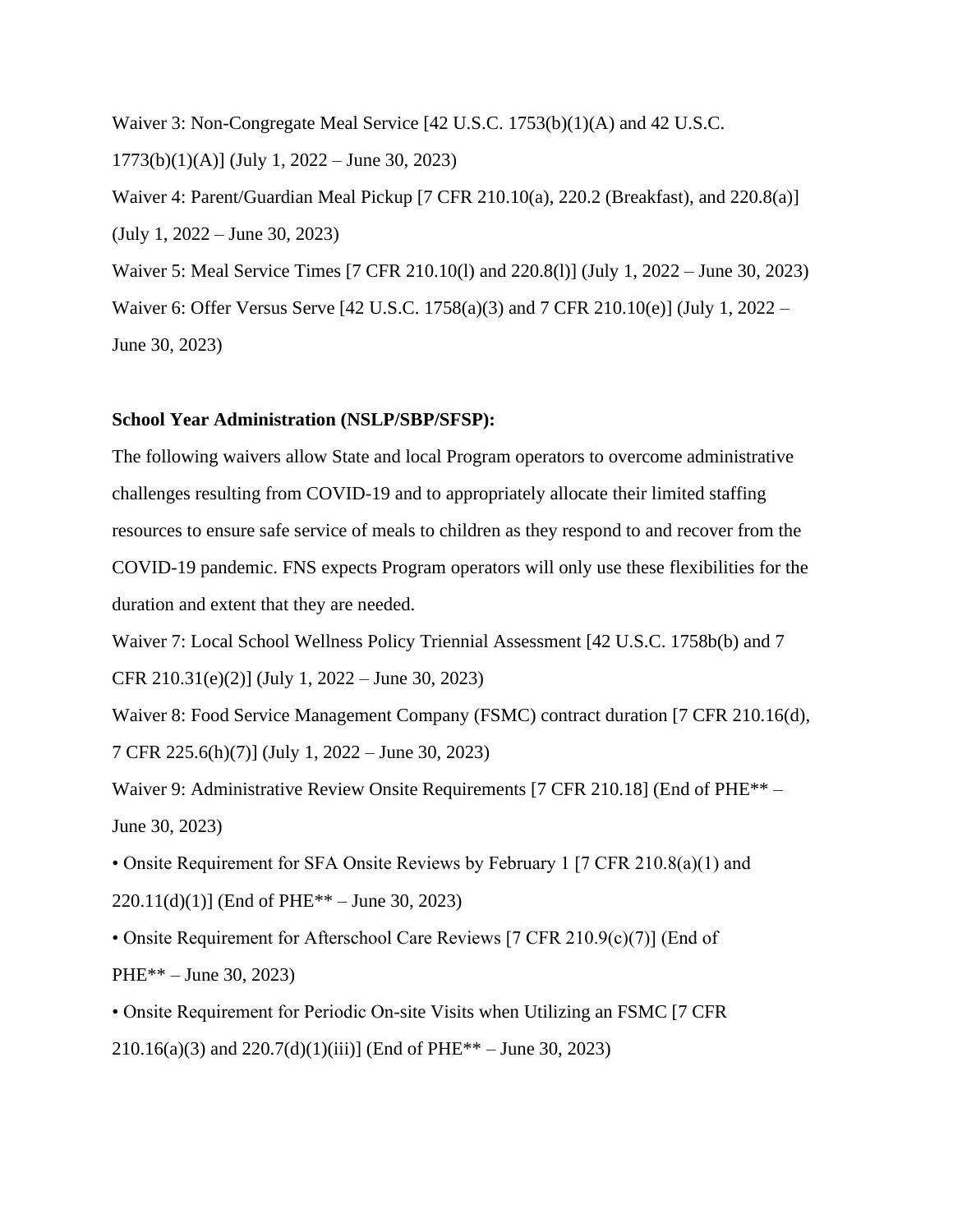### **Reporting Requirements (NSLP):**

The following waivers allow State and local Program operators to appropriately allocate their limited staffing resources to meal service to best ensure safe service of meals to children as they respond to and recover from the COVID-19 pandemic. Waiver 10: FNS-874 Second (Independent) Review of Applications [42 U.S.C. 1796(c)(b)(6)(E)(iii) and 7 CFR 245.11(b)(2)] (July 1, 2022 – June 30, 2023) Waiver 11: FNS-640 Administrative Review Data Report [42 U.S.C. 1769c(b)(1)(c)(iv) and 7 CFR 210.18(n)] (July 1, 2022 – June 30, 2023)

### **Special Milk Program (SMP):**

The following waivers are intended to provide needed flexibility to support schools and institutions in continuing to offer milk. FNS expects that flexibilities under the waivers in this section will only be implemented by Program operators when congregate milk service is limited by the COVID-19 pandemic.

Waiver 12: Non-Congregate Milk Service [42 U.S.C. 1772(a)(1) and 7 CFR 215.1] (July 1, 2022 – June 30, 2023) Waiver 13: Parent/Guardian Milk Pickup [42 U.S.C. 1772(a)(7), 7 CFR 215.7(d)(2)(i), and 7

CFR 215.13a(a)] (July 1, 2022 – June 30, 2023)

### **Fresh Fruit and Vegetable Program (FFVP):**

The following waivers are intended to provide needed flexibility to support schools in continuing to participate in the FFVP. FNS expects that flexibilities under the waivers in this section will only be implemented by Program operators when the FFVP elementary school is closed for in person instruction and congregate meal service is limited by the COVID-19 pandemic. Waiver 14: Parent/Guardian FFVP Pickup [42 U.S.C. 1769a] (July 1, 2022 – June 30, 2023) Waiver 15: Alternate Site [42 U.S.C. 1769a(a)] (July 1, 2022 – June 30, 2023)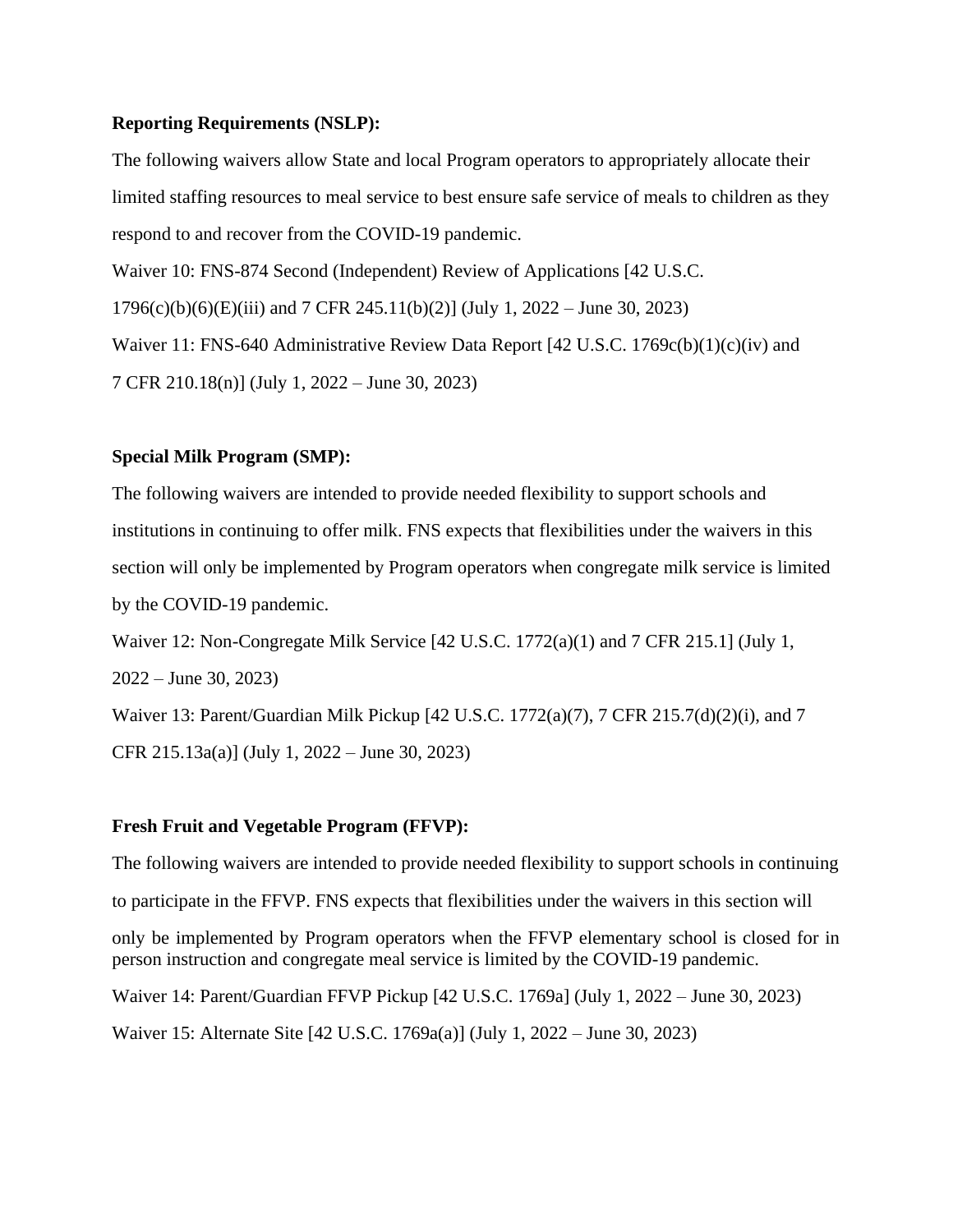#### **Unanticipated School Closures:**

The waivers in this section apply to SFSP and SSO during unanticipated school closures. FNS expects that flexibilities under these waivers will only be implemented by Program operators when congregate meal service is limited by the COVID-19 pandemic.

Waiver 16: Non-Congregate Meal Service during Unanticipated School Closures in SY

2022-23 [42 U.S.C. 1753(b)(1)(A), 42 U.S.C. 1761(a)(1)(D), and 7 CFR 225.6(e)(15)]

(October 1, 2022 – April 30, 2023)

Waiver 17: Parent and Guardian Meal Pick-Up during Unanticipated School Closures

(SFSP/SSO) [42 U.S.C. 1761(f)(3) and 7 CFR 210.10(a), 220.2 (Breakfast), 220.8(a), 225.2,

and 225.9(d)(7)] (October 1, 2022 – April 30, 2023)

Waiver 18: Meal Service Times for Unanticipated School Closures in SY 2022-23 [7 CFR 225.16(c)(1) and 225.16(c)(2)] (October 1, 2022 – April 30, 2023)

Waiver 19: Meals at School Sites for Unanticipated School Closures in SY 2022-23 [42 U.S.C. 1761(c)(1) and 7 CFR 225.6(d)(1)(iv)] (October 1, 2022 – April 30, 2023)

#### **Additional Flexibilities (NSLP/SBP):**

The following waivers provide needed flexibility and allow State and local Program operators to overcome challenges resulting from COVID-19. FNS expects Program operators will only use these flexibilities for the duration and extent that they are needed.

Waiver 25: Paid Lunch Equity [42 U.S.C. 1760(p)(2) and 7 CFR 210.14(e)] (July 1, 2022 – June 30, 2023)

Waiver 26: Use of Prior Year Eligibility Determinations for School Year 2022-2023 Carryover [42 U.S.C. 1758(b)(C) and 7 CFR 245.6(c)(2)] (July 1, 2022- June 30, 2023)

\*\* Current nationwide waivers of onsite monitoring for NSLP, SBP, and CACFP remain in effect until 30 days after the end of the Public Health Emergency (PHE). The end of the PHE will be declared by the U.S. Department of Health and Human Services.